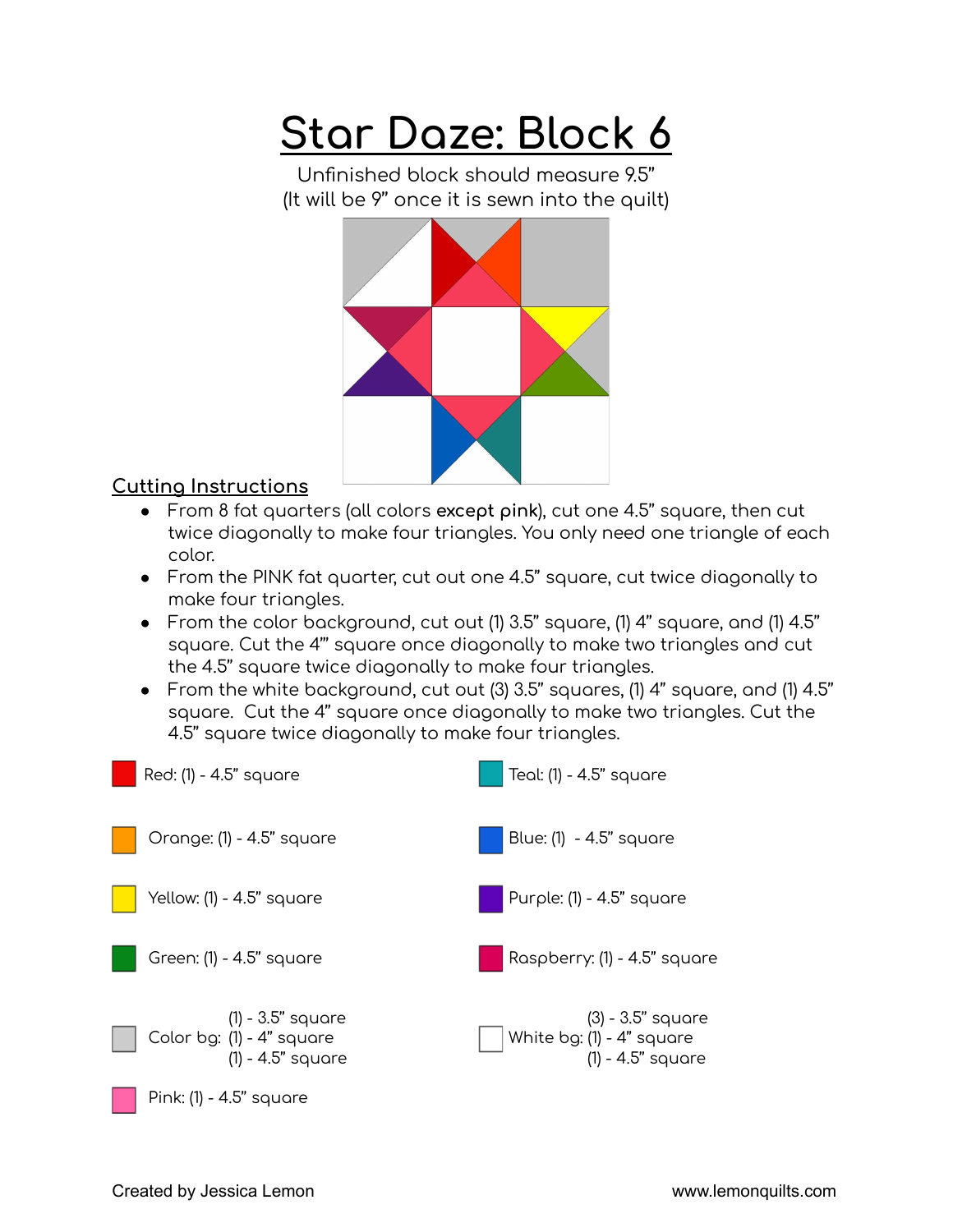## **Assembly**

● Take the 4'' color background triangles and put it with 4'' white background triangles; sew together on the longest side to make two half square triangles. Trim so they measure 3.5'' square.



3.5'' square

● Pair a 4.5'' white background triangle with one of the 4.5'' triangles of each of the following colors: raspberry and blue. Sew together on the SHORT side, paying attention to placement of the colors.



● Pair a 4.5'' colored background triangle with one of the 4.5'' triangles of each of the following colors: orange and green. Sew together on the SHORT side, paying attention to placement of the colors.



● Pair a 4.5'' pink triangle with one of the 4.5'' triangles of each of the following colors: red, orange, teal, and purple. Sew together on the SHORT side, paying attention to placement of the colors.